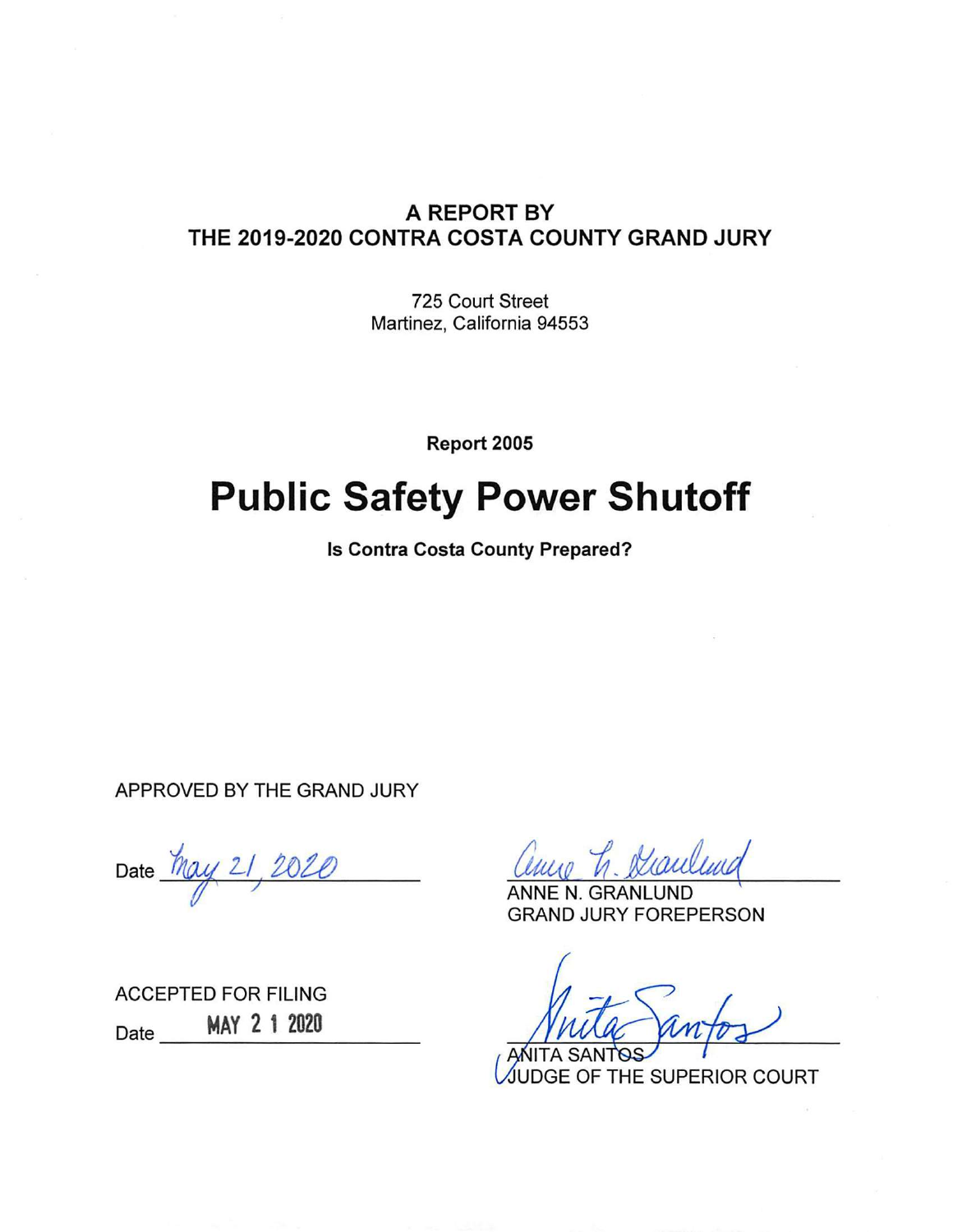Contact: Anne Granlund Foreperson (925) 608-2621

Contra Costa County Grand Jury Report 2005

## Public Safety Power Shutoff

Is Contra Costa County Prepared?

## TO: Contra Costa County Board of Supervisors Contra Costa County Office of the Sheriff

## **SUMMARY**

In 2018, Pacific Gas and Electric (PG&E) instituted a Public Safety Power Shutoff (PSPS) program whereby power is proactively shut off under certain circumstances in areas of elevated or extreme wildfire threat. Contra Costa County (the County) has regions designated by the California Public Utilities Commission (CPUC) as having an elevated or extreme fire threat that may be impacted by a PSPS event. As the Grand Jury's investigation progressed, two PG&E-initiated PSPS events occurred. The County response to those events is also discussed in this report.

The Grand Jury found that the degree of planning across County departments showed considerable variation. There was no coordinated approach or template to provide the departments with a basis for PSPS planning. Of those County departments providing information to the Grand Jury, four had PSPS plans in draft form. Some had consulted with PG&E during the preparation of those drafts. Other departments initially planned to operate during a PSPS event using their existing Emergency Operations Plans. Those plans are similar to earthquake response plans except that a PSPS event has some warning and may last for a longer period.

During the October 9, 2019, PSPS event, Contra Costa Health Services (CCHS) did not have PG&E's complete information on residents who would be medically at-risk during a loss of power. Medically at-risk residents rely on electricity for conditions requiring oxygen, ventilation assistance, refrigeration of medications, or a Continuous Positive Airway Pressure (CPAP) device. According to interviews and responses to Requests for Information, the lack of communication delayed notifications to the affected residents. The loss of cellular phone and internet/cable services during the power outages negatively impacted the County's ability to contact at-risk residents and compromised communication to fire evacuees and first responders.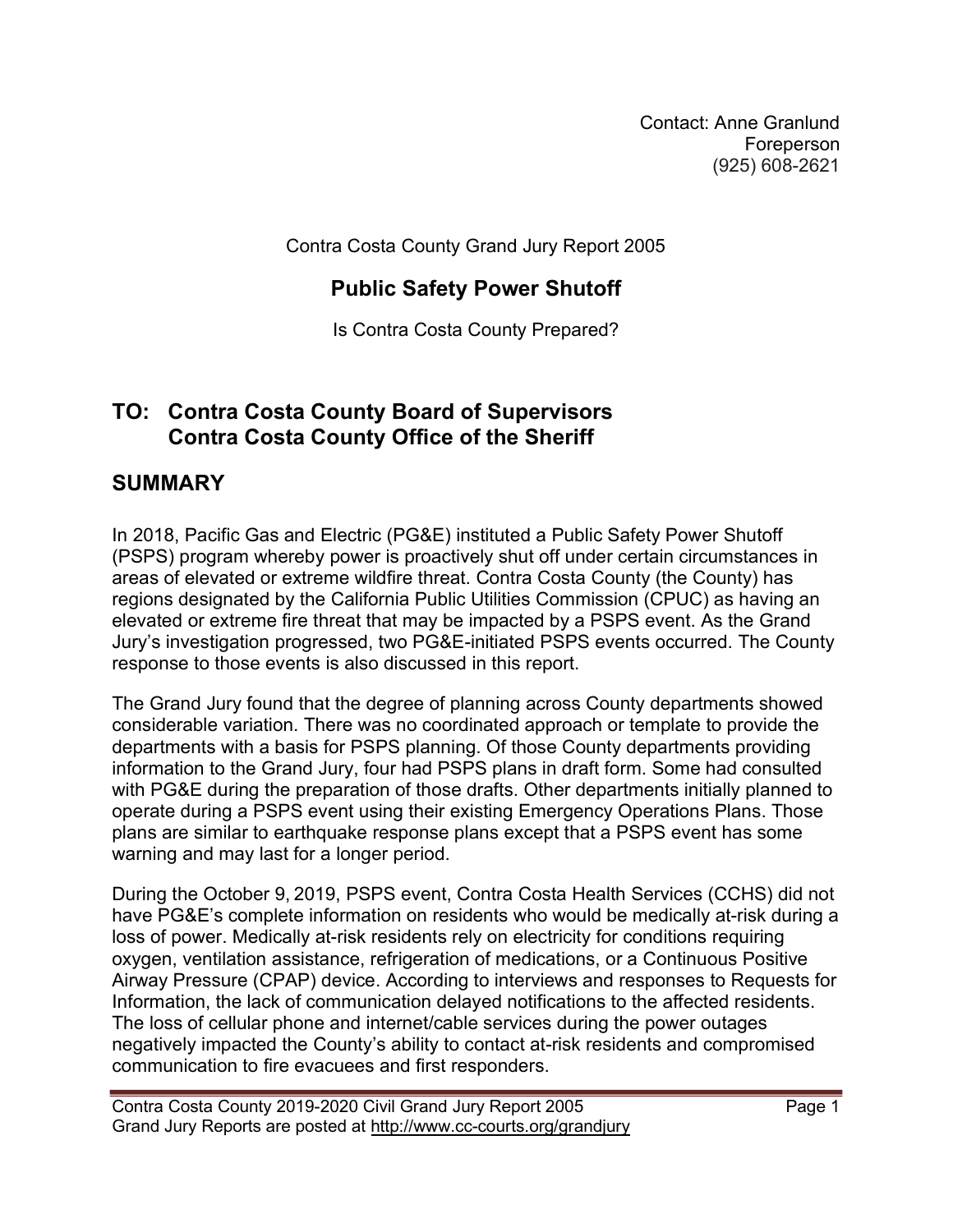Staffing depth in some departments was not adequate given the length of the PSPS events. In some cases, the pre-positioning of emergency power generation capacity was not sufficient to provide backup for essential facilities. As of the completion of this investigation, the County's After-Action Report (critique of operations) for the two events had not been made available to the Grand Jury nor had the full fiscal impact on the County been reported.

The Grand Jury recommends that the County consider developing a comprehensive plan of County departments' interaction and resources needed to address future PSPS events. The Jury recommends that the County work with PG&E to improve communication during a PSPS outage (in particular, the identification of residents medically at-risk) and to establish alternative means of communicating to residents who have lost telephone and internet service.

If the County creates After-Action Reports for a PSPS event, the Grand Jury recommends that the County consider completing final After-Action Reports in an expeditious manner.

# **METHODOLOGY**

The Grand Jury used the following investigative methods:

- Reviewed County department draft PSPS plans
- Interviewed County departments
- Sent Requests for Information to County departments and reviewed their responses
- Completed PSPS-focused interviews with city and fire district personnel
- Reviewed PG&E reports, plans, and announcements
- Reviewed California Public Utilities Commission PSPS reports

## CONFLICT of INTEREST DISCLAIMER

One or more jurors recused themselves from this investigation due to possible conflict of interest and did not participate in the investigation, preparation, or approval of this report.

# BACKGROUND

A PSPS event is unique in that PG&E has sole discretion to initiate the action. It is not a random occurrence such as an earthquake, other natural disaster, or terrorism event. Power can be shut off for more than five days. The process of initiating an event is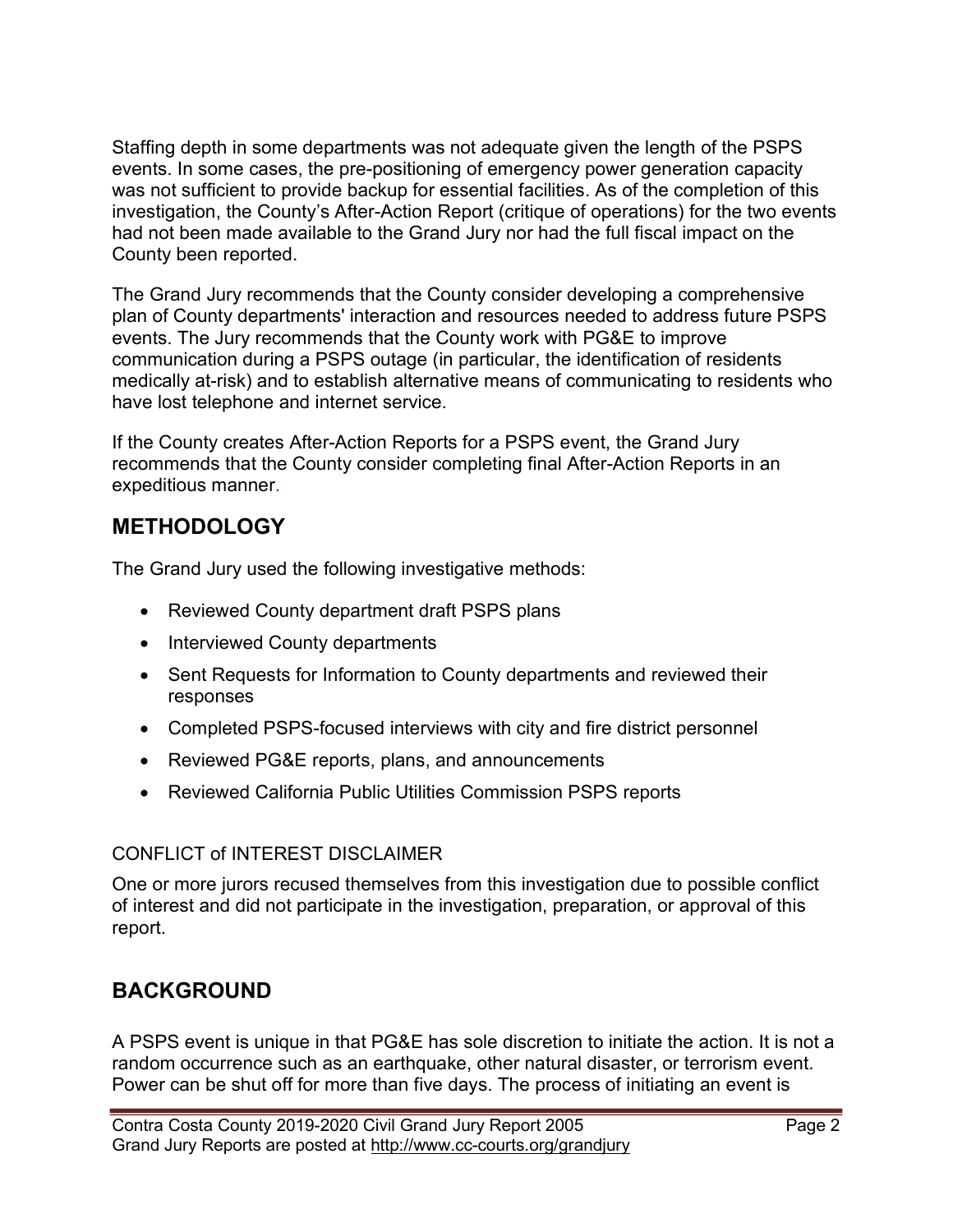based on PG&E's assessment of wildfire threat across its service area and its decision to turn off potentially at-risk electrical power lines as a preventative measure. Factors that PG&E considers are:

- Red Flag Warning: It is a forecast warning issued by the National Weather Service in the United States to inform the public, firefighters, and land management agencies that conditions are ideal for wildland fire combustion and rapid spread. To the public, a Red Flag Warning means high fire danger with increased probability of a quickly spreading vegetation fire in the area within 24 hours.
- Low humidity levels
- Forecasted sustained winds generally above 25 miles per hour and wind gusts in excess of 45 miles per hour
- Condition of dry fuel
- On-the-ground real-time observations

Until PG&E initiates an event, there is uncertainty as to which areas will be impacted by a PSPS. PG&E plans include notification of local government agencies about PSPS events 24 to 48 hours in advance of a shutoff, but it may give less warning.

PG&E began implementing PSPS events in 2018 but Contra Costa County was not included in those shutoffs. Parts of the County designated as elevated or extreme fire danger areas are indicated in the following map prepared by the Contra Costa County Fire Protection District based on CPUC wildfire threat information.



#### 2019 Wildfire Threat Map for Contra Costa County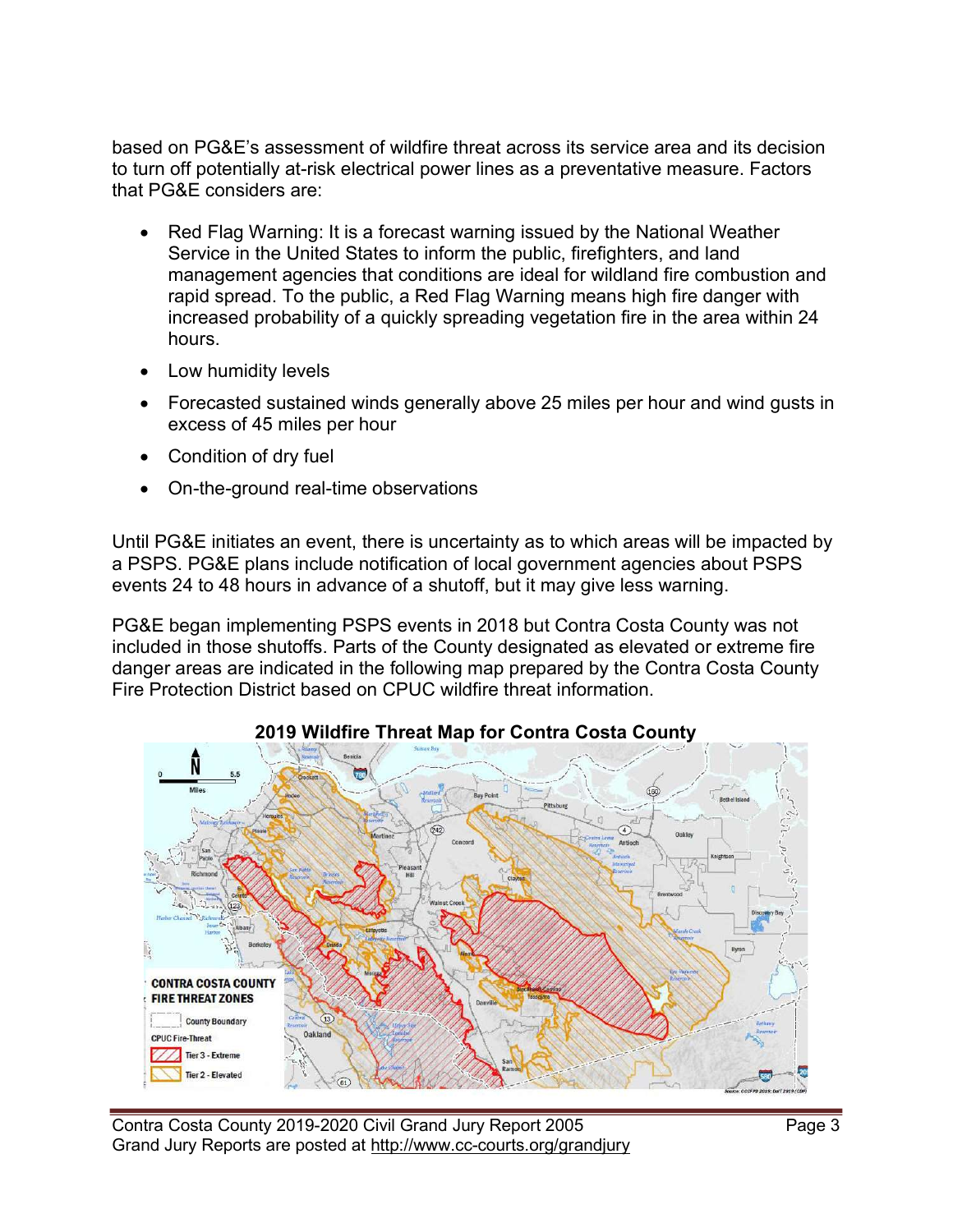PG&E defines potentially impacted areas as follows:

- Power lines that pass-through areas designated by the CPUC as elevated (Tier 2) or extreme (Tier 3) risk of wildfire. This includes both distribution and transmission lines.
- The specific area and number of affected customers will depend on forecasted weather conditions and which circuits PG&E needs to turn off for public safety.
- Power may be shut off for customers who do not live or work in a high fire-threat area if their community relies on a line that passes through an area experiencing fire danger conditions

Therefore, any customer who relies on electric service from PG&E should be prepared for a possible PSPS outage.

The Grand Jury's investigation considered the following questions as they relate to the impact of a PSPS event on County services considered essential to public health and safety. Specifically:

- Does the County have a Master Plan to outline emergency procedures that can serve as a guide to all County departments in a PSPS event?
- Do individual County departments have their own PSPS plans?
- Which County entity is responsible for coordinating PSPS activities?
- Did County officials coordinate with PG&E relative to County PSPS policies and procedures?
- Has the County evaluated a PSPS event's potential fiscal impact on its essential departments?

As the investigation progressed, the County did have two PSPS events. Events occurred on October 9-11, 2019, and then again on October 26-30, 2019. The Grand Jury investigation of PSPS preparedness occurred prior to, during, and after these PSPS events.

# **DISCUSSION**

#### PSPS PLANS

The Jury's review of the County's emergency planning for a PSPS event found that the County does have an Operational Area Emergency Plan approved by the Board of Supervisors in 2015. The County Office of Emergency Services (OES) and Contra Costa County Fire Protection District (CCCFPD) have developed supporting plans that can be used for long-term power outages. However, the Grand Jury found no evidence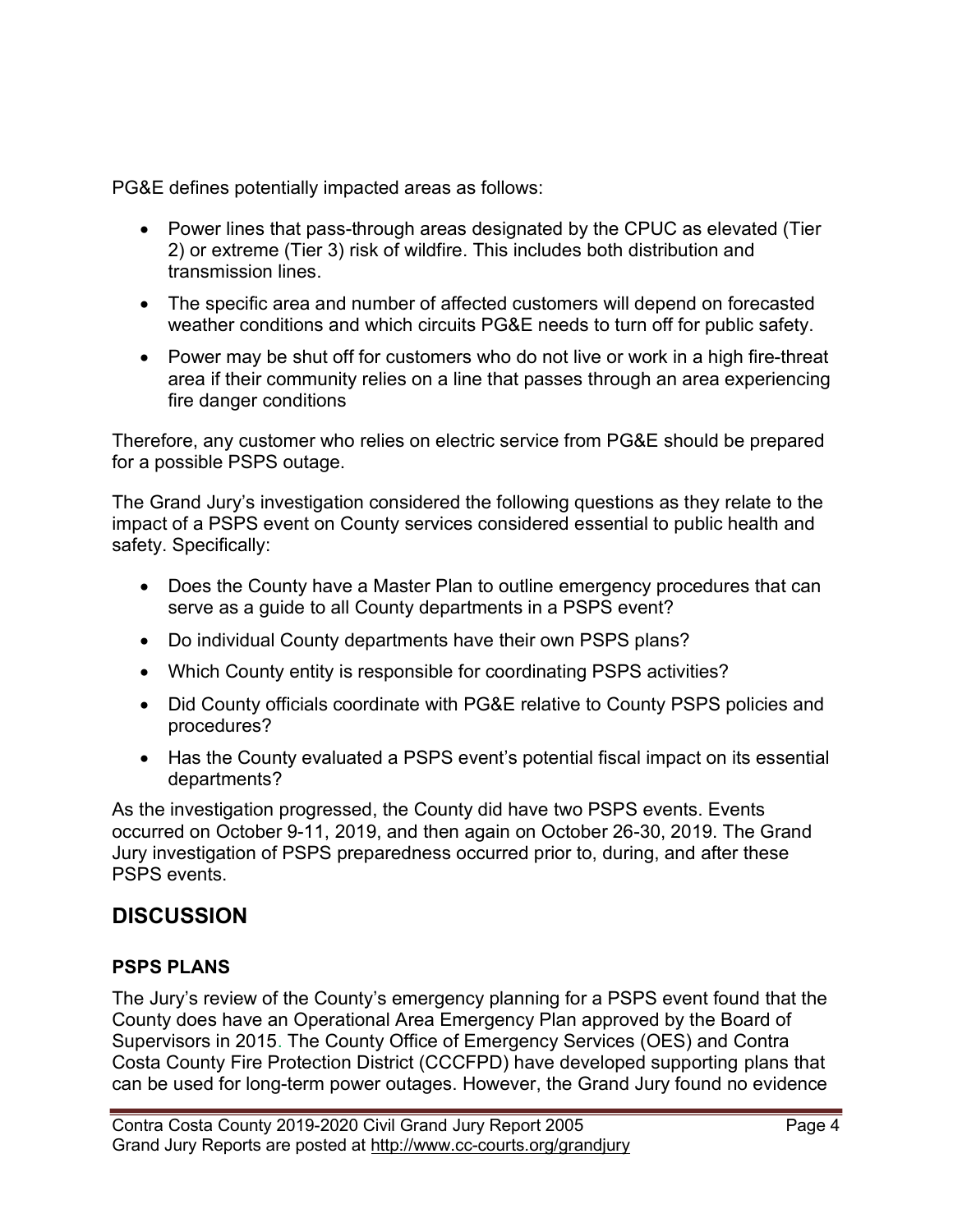of a County-coordinated approach or County Master Plan to provide guidance to County departments. Four County departments had PSPS plans in draft form. Some of those departments consulted with PG&E during the development of their plans.

On August 23, 2019, the CCCFPD, in cooperation with the OES, gave a joint presentation to the Board of Supervisors about their plans to respond to wildland firerelated incidents. A portion of that presentation included steps for preparation and action specifically related to PG&E PSPS events. These plans include discussions of the roles and responsibilities of the following County departments: OES, Public Information, Sheriff/Law enforcement, Fire, Health Services/Medical Branch, Employment and Human Services, Public Works, and Logistics.

Every department within the County government has a specific mission. As an example, departments may be tasked with:

- Coordinating and providing health care
- Fire and public safety
- Maintaining roads and buildings
- Animal rescue

However, in planning for PSPS events, various aspects of all plans apply to most of the County's departments. These include:

- Communication
	- o Internal (between County departments)
	- o Internal (within departments)
	- o External (with residents)
	- o External (with other governmental entities)
	- o Internet, wireless capabilities, and cable service
- Employee staffing and planning, including participation in OES operational calls and meetings, and participation in County Emergency Operations Center (EOC) activity
- Power supply, including back-up options
- Transportation and/or fuel supply
- Public information
- Departmental training, specifically for PSPS events
- Re-energization procedures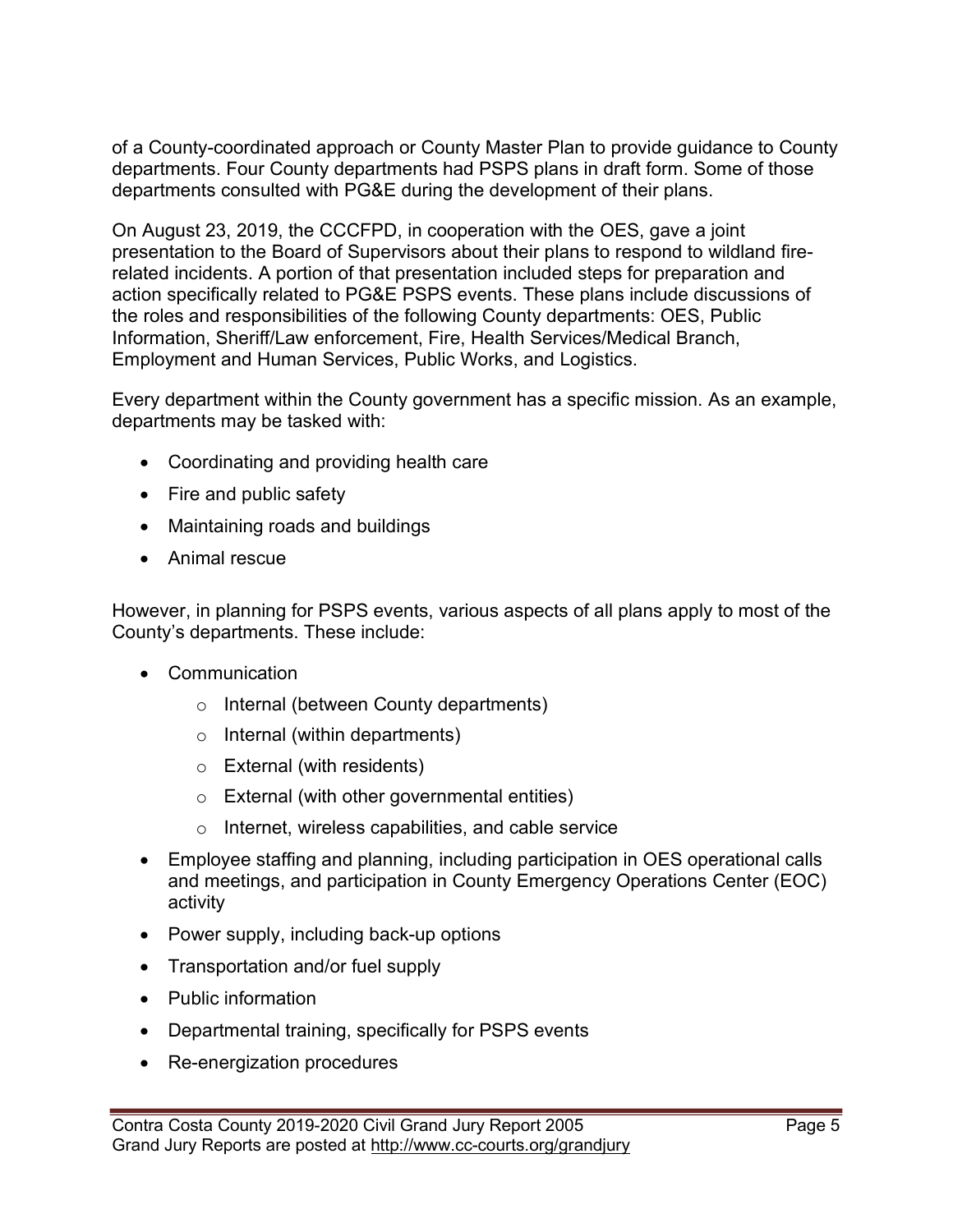The Grand Jury found no evidence that County departments have utilized the OES and CCCFPD plans as a guide or template in order to develop their individual PSPS Preparedness Plans.

The Grand Jury found that most other County departments and cities reviewed initially planned to operate using their Emergency Operations Plans. The plans are similar to those for earthquake response except that a PSPS event has some warning and may last for a longer period of time.

When PG&E initiates a PSPS event, all County emergency operations are coordinated by the OES. Prior to the two 2019 PSPS events, County departments were either establishing plans which are more specific to PSPS events or were modifying current plans.

#### LEGISLATIVE AND OTHER GOVERNMENT ACTION

Since PG&E initiated the use of PSPS in 2018, there have been several legislative efforts aimed at mitigating the impact of such events on residents, counties, cities, and other governmental organizations. The Jury has identified legislation that impacts the actions that electrical utilities and operators of telecommunications companies are required to take to assist their customers. These customers include: residents, counties, municipalities, and special districts. While some legislation has been signed into law, other legislation is currently being considered. The effect of these laws or bills may be beneficial to the County and its residents.

Existing legislation signed into law October 2, 2019, includes:

- SB 167 requires utilities to submit protocols to CPUC on how they will reduce the impact of planned blackouts on first responders and people who rely on life support equipment.
- SB 560 requires telephone companies to notify utilities and public safety agencies of how a power shutoff could affect their communications grid.

In addition to the above-described legislation which was signed into law, there is pending legislation that contains language specific to regulations that would assist the County with PSPS events in the future. These bills were either in Committee Process or Pending Referral at the time of the completion of this Grand Jury Report:

- SB 378 would require PG&E to compensate customers for losses incurred during PSPS events
- SB 801 requires electrical corporations to deploy backup electrical resources or provide financial assistance to customers receiving a medical baseline allowance if a customer meets specified conditions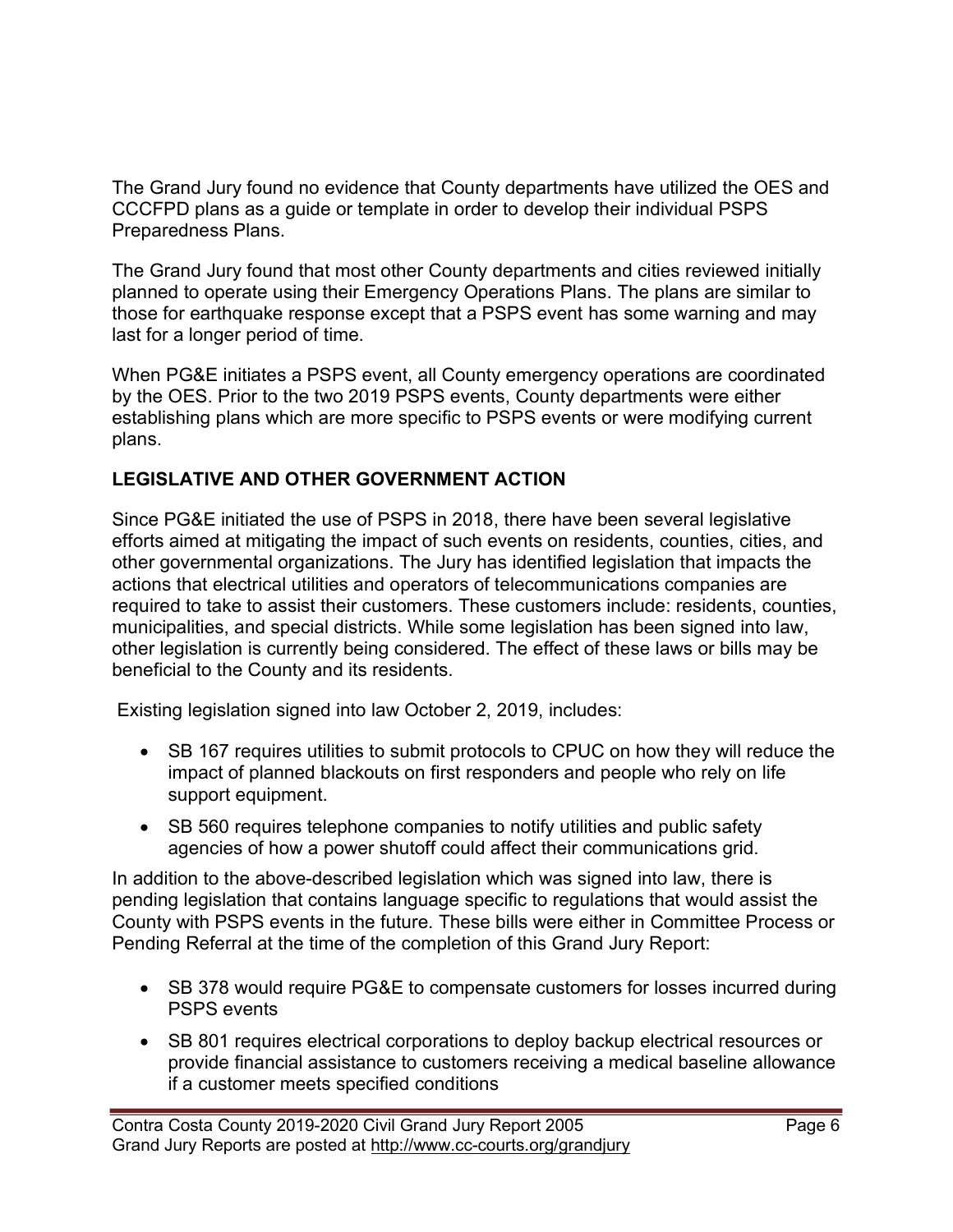- SB 802 would allow a health facility that has received a permit from an air district to operate an emergency backup generator and to use the backup generator during a PSPS event without having that usage count toward any time limitation on actual usage
- SB 431 would require the CPUC, in consultation with the State of California Office of Emergency Services, to develop and implement performance standards, as specified, for all mobile telephony service base transceiver station towers and for all infrastructure for providing mobile telephony service, Voice over Internet Protocol service, Internet Protocol-enabled service, and cable television service that is located within a Commission-designated Tier 2 or Tier 3 High Fire Threat District, or that affects those towers or that infrastructure within such a district

There are also grant opportunities available to counties including:

- State of California, Office of Emergency Services
- Federal Emergency Management Agency Urban Area Security Initiative
- State of California Homeland Security Grant

In 2019 the County received a state grant to provide support to the Office of Emergency Services response to PSPS.

#### Opportunities for Partnering with PG&E

There have been ten PSPS events in California since the inception of the PG&E program: two in 2018, and eight in 2019. Of these, Contra Costa County experienced two events in 2019. Based on a review of the CPUC-required post-event reports, the Grand Jury identified several areas that invite interface and participation between PG&E and counties, municipalities, and other entities:

- Staffing County Emergency Operations Centers (EOC) by embedding a PG&E liaison or Geographic Information Systems (GIS) expert within the EOC
- Power Support/Outage Mitigation
	- o Resilience Zones, which are pre-designated areas where PG&E can provide electricity to a specific area by isolating it from the wider grid and re-energizing it using temporary mobile generation at a pre-installed interconnection hub.
	- o Sectionalization, where PG&E can partition and de-energize only portions of each circuit as opposed to a full circuit, in order to reduce the number of customers impacted. In Contra Costa County, the Grand Jury found no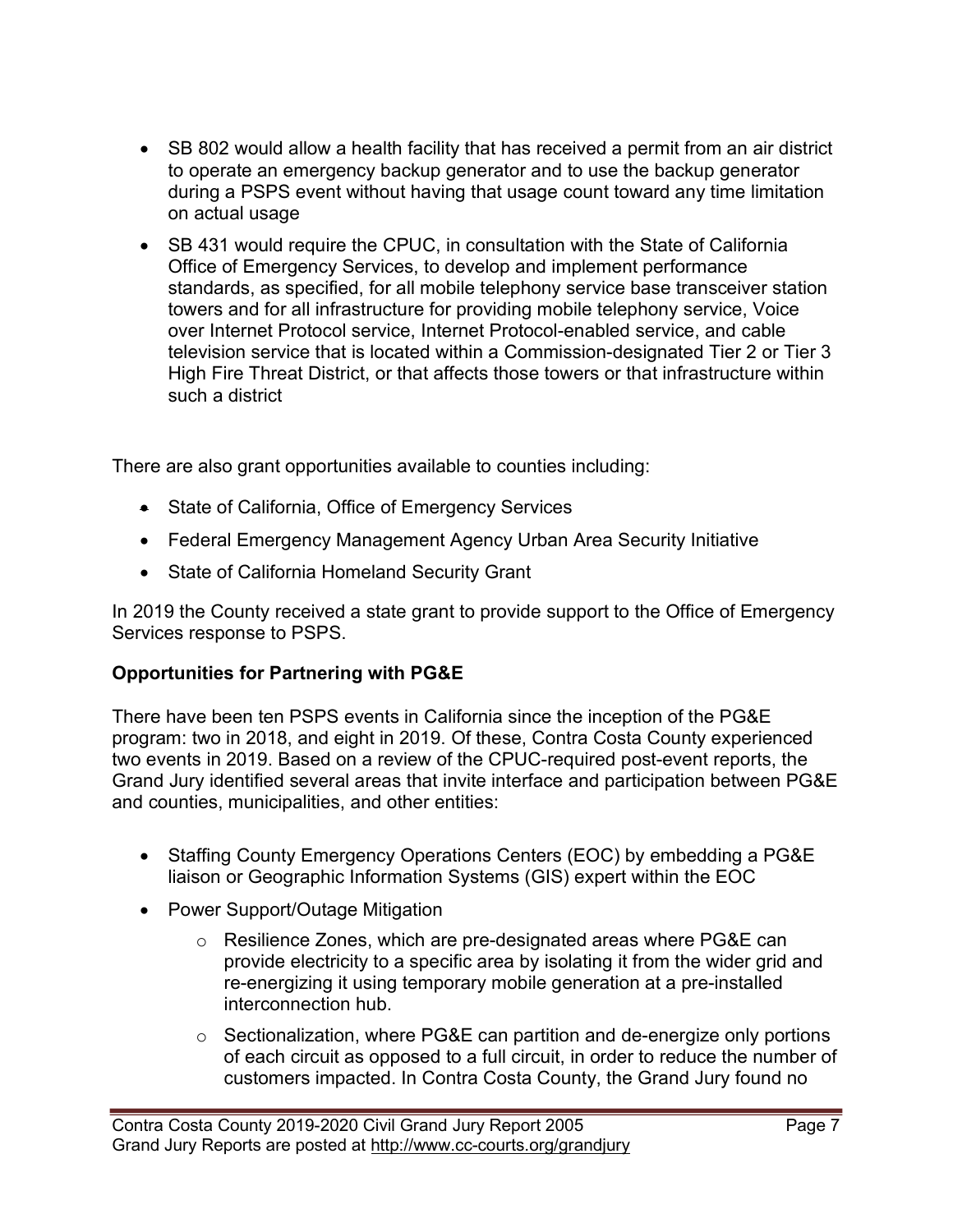evidence that circuits were sectionalized during the October 9 and October 26 events.

- o Temporary Generation Deployment where isolation devices are used to disconnect portions of circuits from the wider grid using mobile transformers temporarily installed at local substations.
- o Back-up Power Support for Exceptional Circumstances Impacting Public Safety where PG&E can deploy back-up power support to county sites to respond to public health, safety, environmental risks, first responder emergency operations, or other infrastructure critical to public safety. During the October 26 event, 26 sites were activated in California. The Grand Jury found no evidence that any sites were activated in Contra Costa County.

#### OCTOBER 9 AND OCTOBER 26 PSPS EVENTS

During the October events, the EOC was activated to respond and coordinate the County response. Observations from these events follow.

#### Medical

During the October 9 two-day PSPS event, more than 37,000 PG&E customers in Contra Costa County lost power. Of these, more than 1,000 were identified as medical baseline customers. Medical baseline customers are defined by PG&E as those with medical issues who would be impacted by the loss of their service.

During the October 26 five-day event, more than 65,000 PG&E customers in Contra Costa County were affected. Information regarding the number of medical baseline customers was not available to the Grand Jury.

There were communication issues between PG&E and the County, as well as between PG&E and the CPUC, during the October 9 PSPS event about the securing of nondisclosure agreements regarding personal healthcare information of residents considered medically at risk. County access to additional customer information was needed in order to assist local response efforts. As a result, identification of the PG&E medical baseline customers was not integrated with Contra Costa Health Services' information system regarding medically at-risk residents with conditions that could be impacted by the loss of PG&E service. There were data format communication issues between PG&E and the County which resulted in a reduced ability to produce an accurate list of at-risk residents.

The requirement for non-disclosure agreements was ultimately eliminated by PG&E at the direction of the CPUC, and Health Services was able to access the data from PG&E's medical baseline customer database during the October 26 event.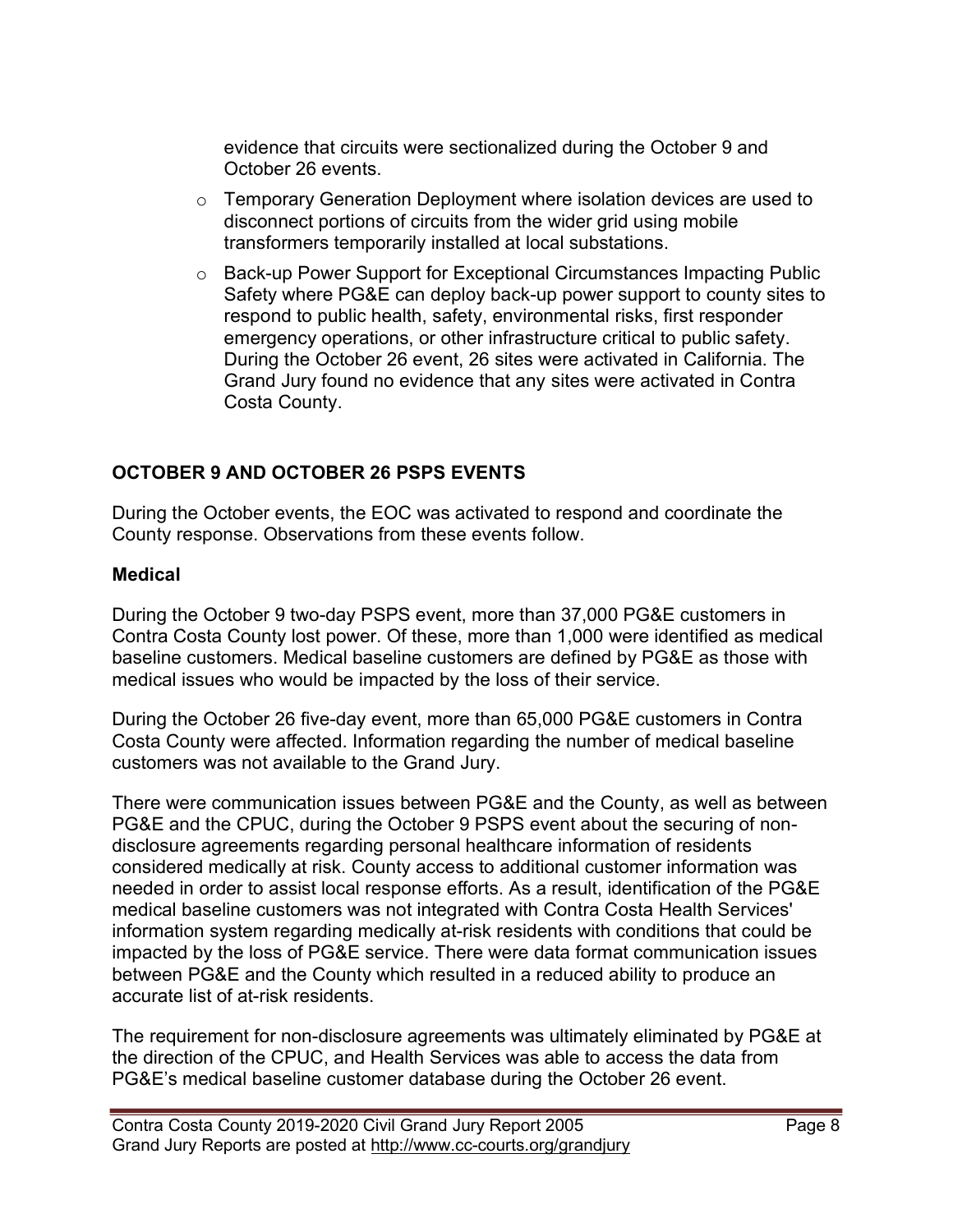#### Communications

Based on lessons learned during the October PSPS events, PG&E has stated in the CPUC compliance report that it is working to strengthen coordination with government agencies; in particular, counties and cities in its service area. Its plans include the establishment of a single point of contact for each county and the creation of a dedicated helpline monitored for special requests from counties. PG&E is planning to offer each county a remote or onsite GIS mapping specialist to provide more real-time information and technical support.

Based on the Grand Jury review of the CPUC compliance report, PG&E has listed areas of opportunity to improve their communication with governmental agencies and improve the tracking of real-time information during a PSPS event. They include:

- Planned outage areas
- Current outage areas
- Impacted circuits
- Impacted critical customers (e.g., hospitals, fire stations, law enforcement, and telecommunications)
- Medical baseline customers

Cellular phone providers were impacted by the PSPS events, as well as phone service provided by internet and cable providers. The loss of cellular service was not anticipated by some County departments. Cellular providers experienced a loss of 88 cell sites, which resulted in a 12% reduction of cell coverage in Contra Costa County. This impeded Health Service's ability to contact medically at-risk residents and the ability of residents to contact emergency personnel. The loss of cell coverage also compromised the ability of public safety departments to warn residents during fire evacuations and the ability of first responders to communicate internally via cellular phone regarding plans for such emergency operations as a large-scale evacuation.

#### **Operations**

During the second PSPS event, which was three days longer than the first event, departments found their staffing depth was not enough to optimally operate during the event. Both events necessitated an increased use of different County resources which included: staff time, equipment, supplies, and other miscellaneous resources.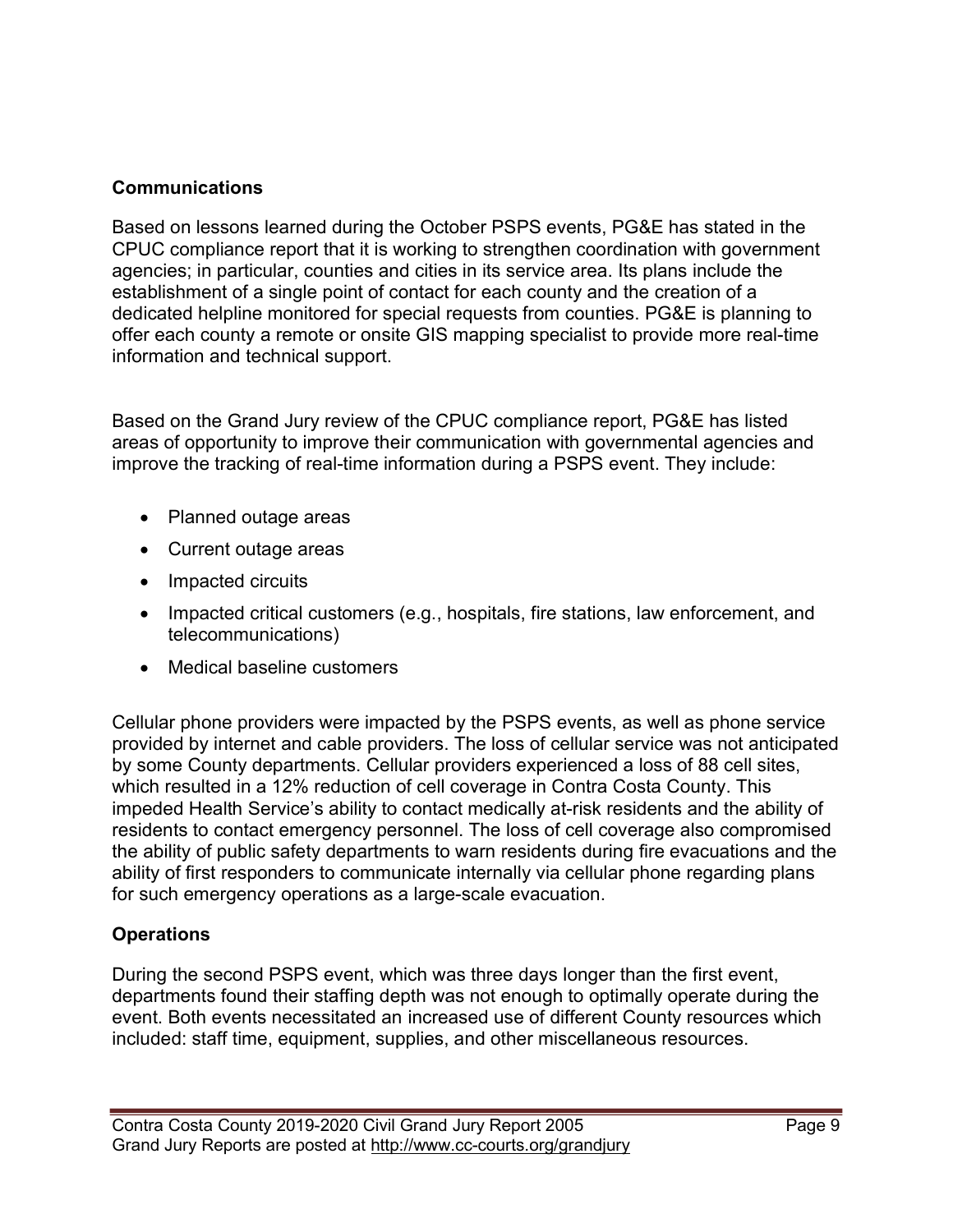#### Community Resource Centers

Community Resource Centers (CRCs) are locations provided to County residents impacted by a PSPS event. Services include water, restrooms, tables, and chairs, as well as the provision of power for basic charging needs, including mobile and small medical devices. CRCs sponsored and operated by PG&E also provide PSPS event information by dedicated PG&E staff. Other entities, such as cities and organizations, might also establish and operate a non-CRC resource facility.

A CRC meets the following requirements:

- Americans with Disabilities Act (ADA) compliant
- Accommodates up to 100 residents at a time
- Has back-up generator ability
- Open from  $8$  a.m. to  $6$  p.m.
- Site owner-approved

PG&E acknowledged in the November 8, 2019 compliance report sent to the CPUC that its CRCs did not adequately meet the needs of the customers who used them for the October 9 PSPS event. PG&E stated that it intends to partner with local agencies to identify where CRCs should be located, to open as many CRCs across impacted service areas as possible, and to post locations and hours on the pge.com website.

PG&E established one CRC within the County during the October 9 event. The CRC was located in San Ramon and was not in close proximity to the areas in the County that were most impacted by the PSPS.

During the October 26 event, PG&E established CRCs in four areas: Brentwood, Richmond, Moraga, and Walnut Creek. Resource facilities were also established and operated by individual cities and organizations such as the American Red Cross. It was not clear to all County departments which services were available at these locations. The interface between some County entities and the resource facility providers was not clearly established. For example, there was confusion regarding sheltering responsibilities between the County and the American Red Cross.

#### Fiscal and After-Action Report

 As of the completion of the Grand Jury investigation, there exists only a preliminary accounting of costs for some County departments. These costs appear to reflect staff time only and do not include costs such as additional equipment and supplies. The Grand Jury did not identify evidence that there is a means for tracking costs specifically incurred by a PSPS event. As of the issuance of this Grand Jury report, the full fiscal impact of the events on the County has not been made available to the Grand Jury.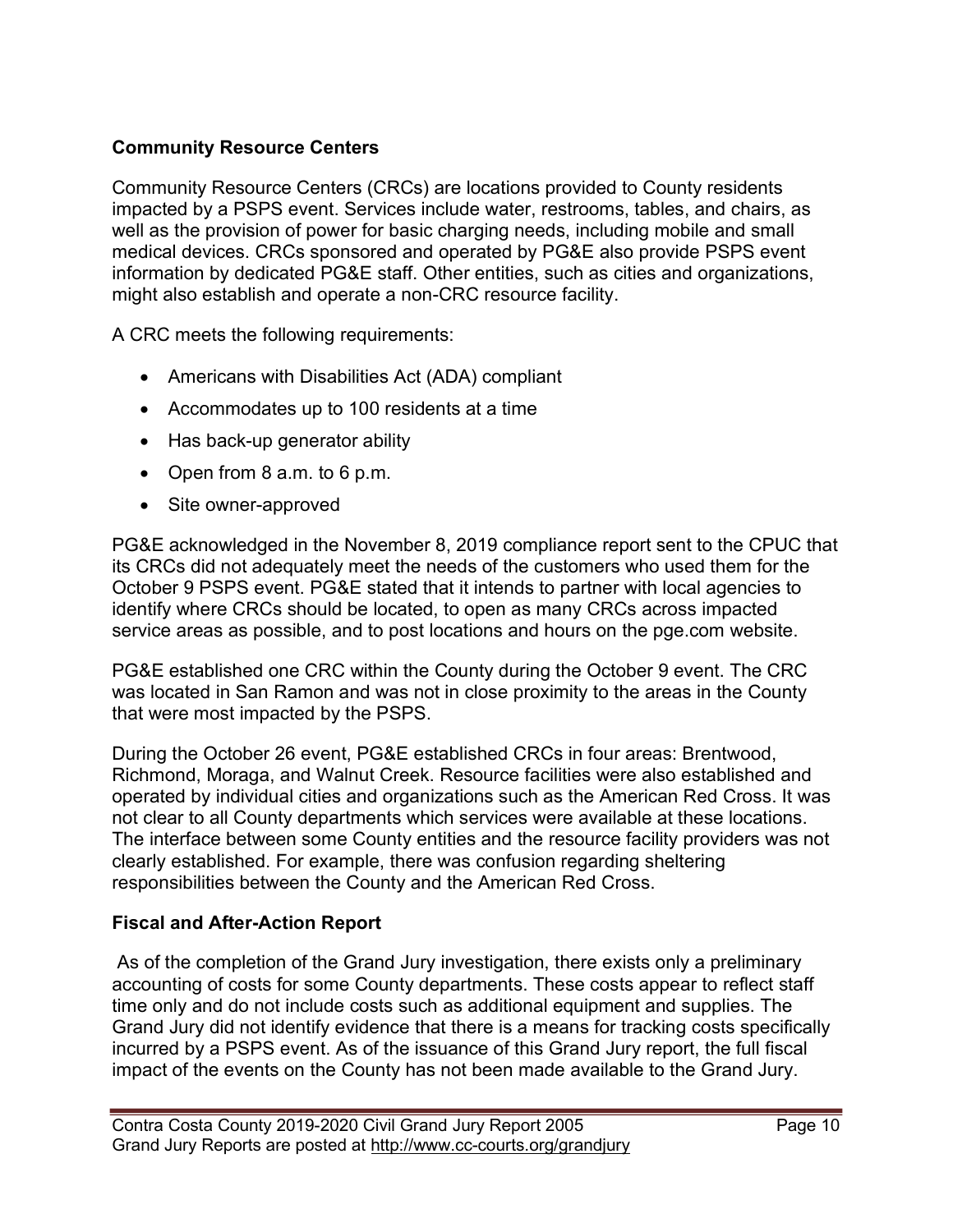As of the completion of this investigation, the After-Action Report for the two October PSPS events had not been made available to the Grand Jury. The purpose of an After-Action Report is to analyze the management or response to an incident, exercise, or event by identifying strengths to be maintained and built upon, as well as identifying potential areas of improvement. The Grand Jury's investigation indicates that it is common practice in Contra Costa County to have a debriefing at the end of events such as a PSPS. The debriefing is followed by an After-Action Report.

# **FINDINGS**

- F1. As of the date of this report, the County does not have a comprehensive operational PSPS response Master Plan for County departments.
- F2. Not all County departments have formalized PSPS plans.
- F3. The County Office of Emergency Services has a supporting plan to the Contra Costa County Emergency Operations Plan dated June 16, 2015, that is used for long-term power outages.
- F4. There is no evidence that all County departments have used the County Office of Emergency Services plan as a guide for the development of their departments' specific PSPS plan.
- F5. During the October 9 and 26, 2019 PSPS events, PG&E did not provide the County departments with accurate descriptions of impacted areas in real time.
- F6. With cell, cable, and internet phone service impacted by the loss of power, Health Services could not easily communicate with at-risk residents.
- F7. With cell, cable, and internet phone service impacted by the loss of power, there were communication issues among the staff of public safety departments.
- F8. There were not enough emergency generators pre-positioned for adequate backup to essential County services during the October events.
- F9. During the PSPS event of October 9, 2019, the PG&E Community Resource Center location in San Ramon was not close to areas most impacted by the shutdown. The locations of the Community Resource Centers were improved in the second event on October 26.
- F10. The interface between some County entities and the resource facility providers was not clearly established. Therefore, the County did not have enough information about available services at non-PG&E resource facility locations.
- F11. As of the date of this report, the Grand Jury has found no evidence that the County has a process for tracking its labor costs and other expenses directly associated with a PSPS event.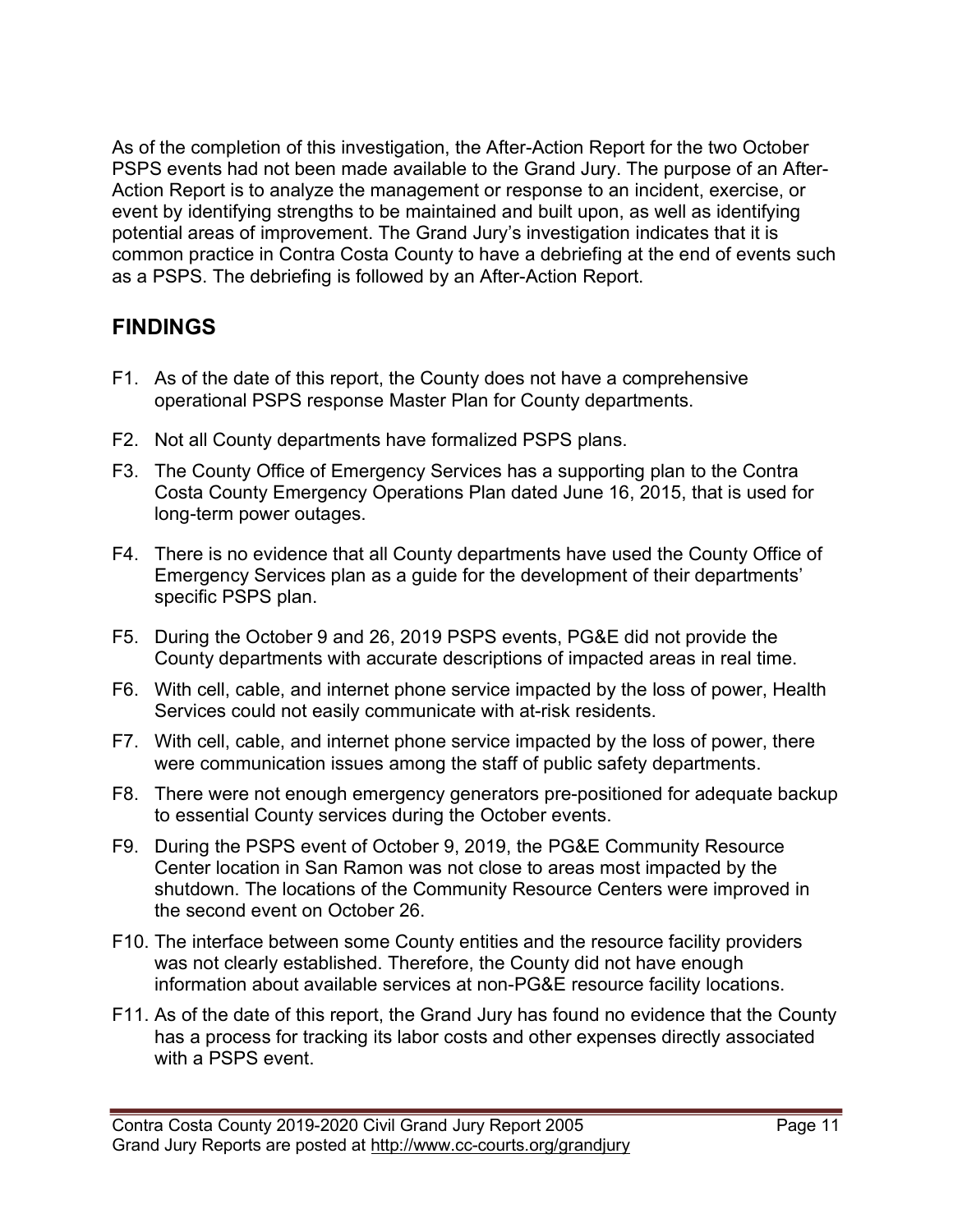- F12. As of the date of this report, the Grand Jury has found no evidence that the total fiscal impact of the two October 2019 PSPS events has been provided.
- F13. Grant opportunities for County PSPS support are available through various State and Federal agencies.
- F14. The County may be able to use existing and pending State of California legislation to mitigate negative impacts of a PSPS on the County and its residents.
- F15. As of the date of this report, the County's After-Action Report for the two October 2019 PSPS events has not been made publicly available.

# RECOMMENDATIONS

Note: The Grand Jury conducted the majority of its investigations before Contra Costa County and the State of California issued shelter-in-place orders. The Jury recognizes that County departments, agencies, and cities are currently addressing COVID-19 related matters and the Jury has adjusted implementation dates in the recommendations accordingly.

- R1. By December 31, 2020, the Board of Supervisors should consider commencing the development of a unified approach to PSPS events to be used by all County departments which includes: requirements for backup power, communications, Community Resource Center coordination, and training of additional staff to support essential activities.
- R2. By December 31, 2020, the Board of Supervisors should consider directing County departments to develop a list of real-time information to be required of PG&E before initiation and during PSPS events.
- R3. By December 31, 2020, the Board of Supervisors should consider directing Contra Costa Health Services to have a protocol in place for working with PG&E to ensure that CCHS receives the information it requires to notify medical base-line customers of a PSPS event.
- R4. By December 31, 2020, the Board of Supervisors should consider evaluating alternative communication coverage during a PSPS event to address service disruption to cell sites, internet, and cable providers dependent on the PG&E power distribution system.
- R5. The Board of Supervisors should consider directing the County Administrator to establish a means of tracking PSPS costs by December 31, 2020.
- R6. By December 31, 2020, the Board of Supervisors should consider establishing a requirement that a final After-Action Report and a fiscal impact report be completed no later than 60 days after a PSPS event.